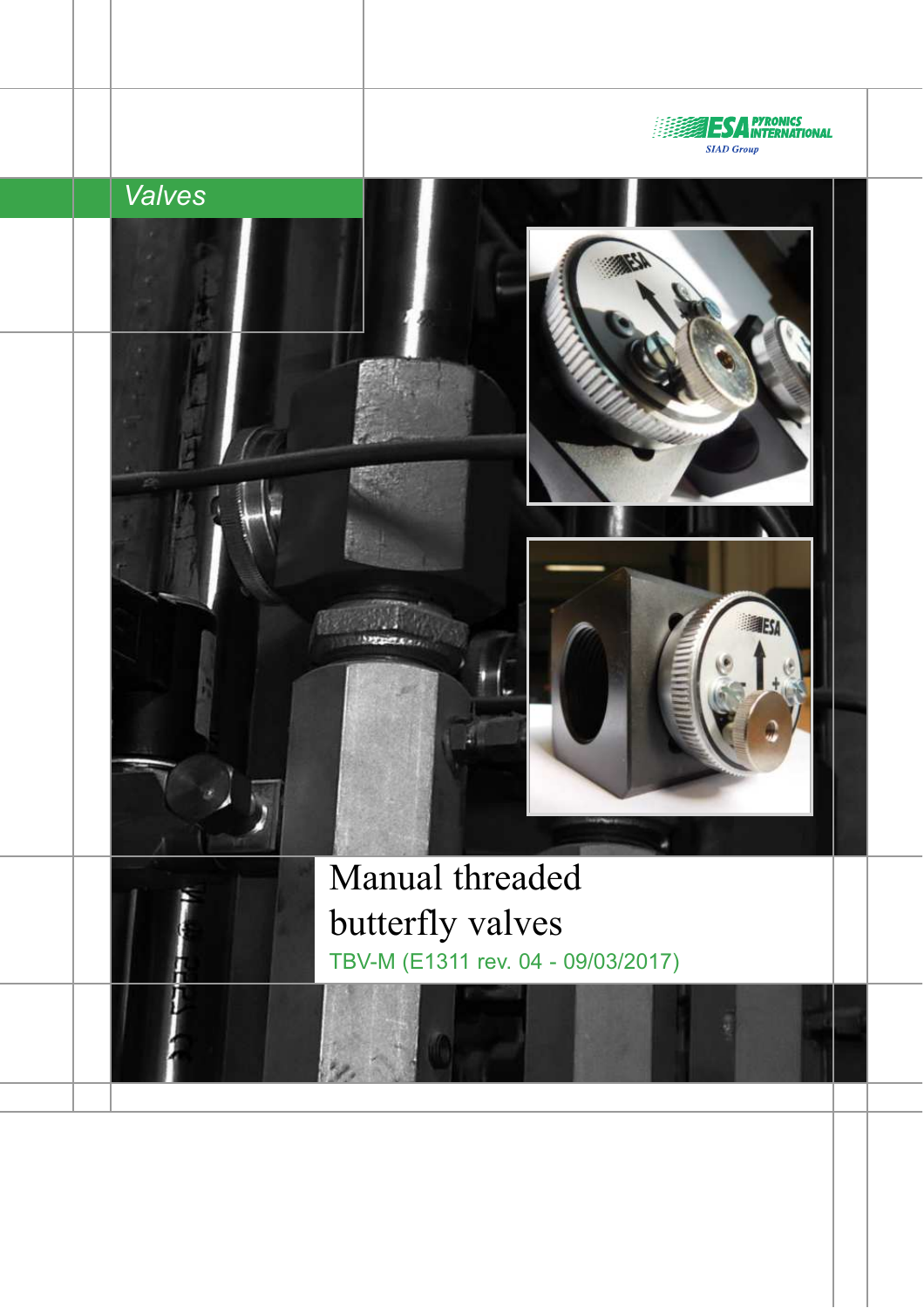#### **GENERAL WARNINGS:**



■ All installation, maintenance, ignition and setting must be performed by qualified staff, respecting the norms present at the time and place of intsallation.

■ To avoid damage to people and objects, it is essential to observe all the points indicated in this handbook. The reported indications do not exonerate the Client/User from observing general or specific laws concerning accidents and environmental safeguarding.

 $\blacksquare$  The operator must wear proper DPI clothing (shoes, helmets ...) and respect the general safety, prevention and precaution norms.

■ To avoid the risks of burns or high voltage electrocution, the operator must avoid all contact with the burner and its control devices during the ignition phase and while it is running at high temperatures.

■ All ordinary and extraordinary maintenance must be performed when the system is off.

■ To assure correct and safe use of the combustion plant, it is of extreme importance that the contents of this document be brought to the attention of and be meticulously observed by all personnel in charge of controlling and working the devices.

■ The functioning of a combustion plant can be dangerous and cause injuries to persons or damage to equipment. Every burner must be provided with certified combustion safety and supervision devices.

 $\blacksquare$  The burner must be installed correctly to prevent any type of accidental/undesired heat transmission from the flame to the operator or the equipment.

■ The performances indicated in this technical document regarding the range of products are a result of experimental tests carried out at ESA-PYRONICS. The tests have been performed using ignition systems, flame detectors and supervisors developed by ESA-PYRO-NICS. The respect of the above mentioned functioning conditions cannot be guaranteed if equipment, which is not present in the ESA-PYRONICS catalogue, is used.

**DISPOSAL:**



To dispose of the product, abide by the local legislations regarding it.

# **GENERAL NOTES:**

■ In accordance to the internal policy of constant quality improvement, ESA-PYRONICS reserves the right to modify the technical characteristics of the present document at any time and without warning.

 $\blacksquare$  It is possible to download technical sheets which have been updated to the latest revision from the **www.esapyronics.com** website.

■ The products manufactured by ESA-PYRONICS have been created in conformity to the **UNI EN 746- 2:2010** Norms: Equipment for industrial thermal process - Part 2: Safety requirements for combustion and the movement and treatment of combustible elements. This norm is in harmony with the Machine Directive **2006/42/CE**. It is certified that the products in question respect all the requirements prescribed by the above mentioned Norms and Directives.

■ Certified in conformity with the **UNI EN ISO 9001** Norm by DNV GL.

| ___                      |  |
|--------------------------|--|
| ______                   |  |
|                          |  |
| __                       |  |
| $\overline{\phantom{a}}$ |  |
|                          |  |
| ۰                        |  |
|                          |  |
|                          |  |
|                          |  |
|                          |  |
|                          |  |
|                          |  |
|                          |  |

The products conform to the requests for the Euroasia market (Russia, Belarus and Kazakhstan).

#### **ASSISTANCE/CONTACTS:**



**Headquarters:** Esa S.p.A. Via Enrico Fermi 40 24035 Curno (BG) - Italy Tel +39.035.6227411 Fax +39.035.6227499 **esa@esacombustion.it**

**International Sales:**

Pyronics International s.a. Zoning Industriel, 4ème rue B-6040 Jumet - Belgium Tel +32.71.256970 Fax +32.71.256979 **marketing@pyronics.be**

**www.esapyronics.com**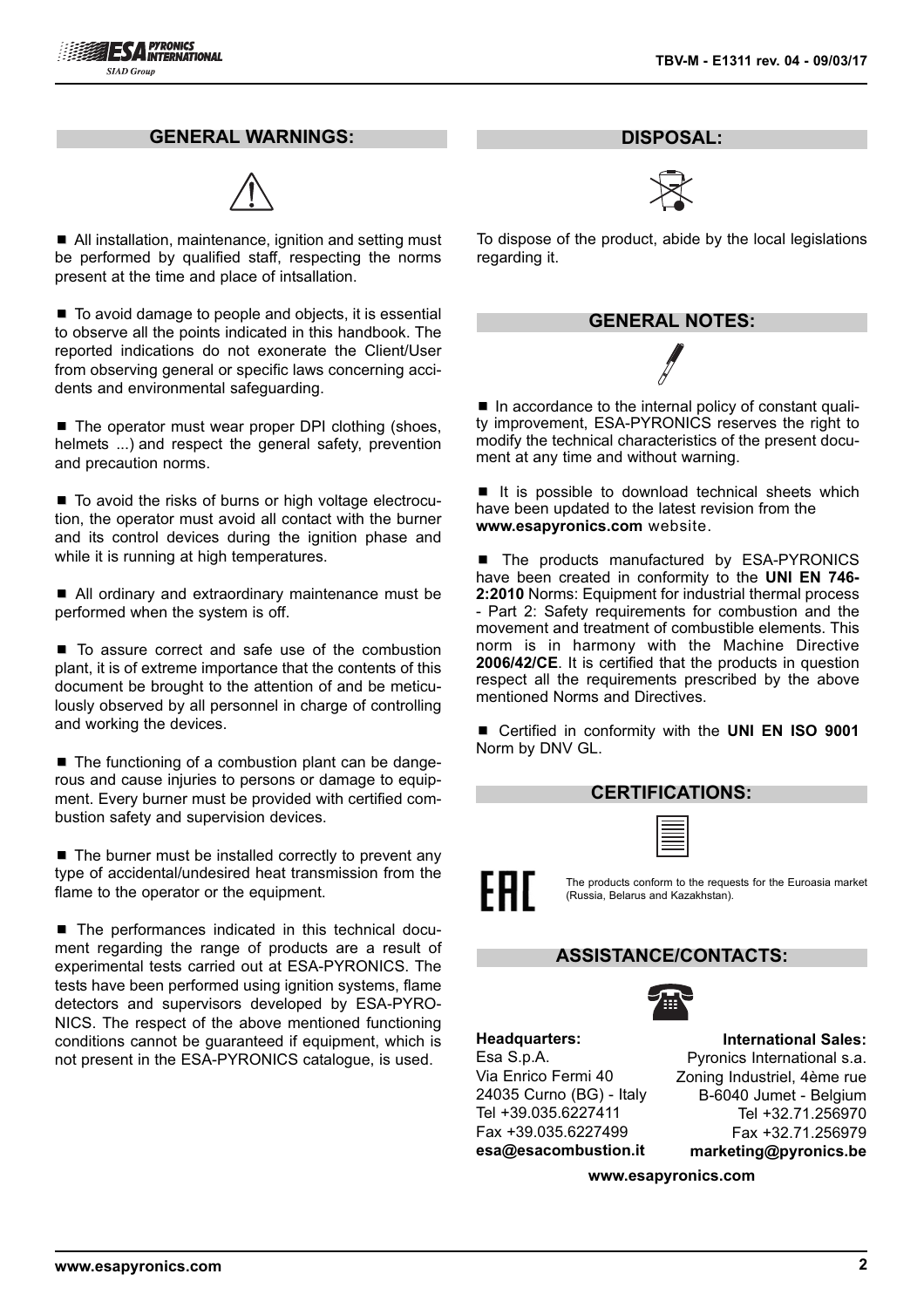

The TVB-M series identifies a particular modulating butterfly valve model suitable for regulating air and gasflow in high pressure pipes.

## **APPLICATIONS**

■ Manual valve for gas and air flow regulation..

■ Adjustment butterfly valve not sealed.

### **CHARACTERISTICS**

#### **GENERAL:**

| Available sizes:                      | from DN20 to DN50                 |
|---------------------------------------|-----------------------------------|
| ■ Maximum working pressure:           | $0.5$ bar                         |
| ■ Maximum fluid temperature:          | $-20^{\circ}$ C +100 $^{\circ}$ C |
| Flow direction and mounting position: | any                               |

### **MATERIAL COMPOSITION:**

| ■ Valve body:             | AVP                          |
|---------------------------|------------------------------|
| ■ Closing discs:          | AISI304                      |
| Lens holder shaft:        | OT <sub>58</sub>             |
| $\blacksquare$ Handwheel: | aluminium                    |
| ■ "O" ring seal:          | "O" ring towards the outside |



### **DESCRIPTION**

Flow regulation is done by acting on the front wheel to which a graduated index identifying the position of the valve disc: + (open) - (closed) is applied. Two mechanical stops allow the minimum and maximum calibration and an O-ring to prevent leakage around the shaft.



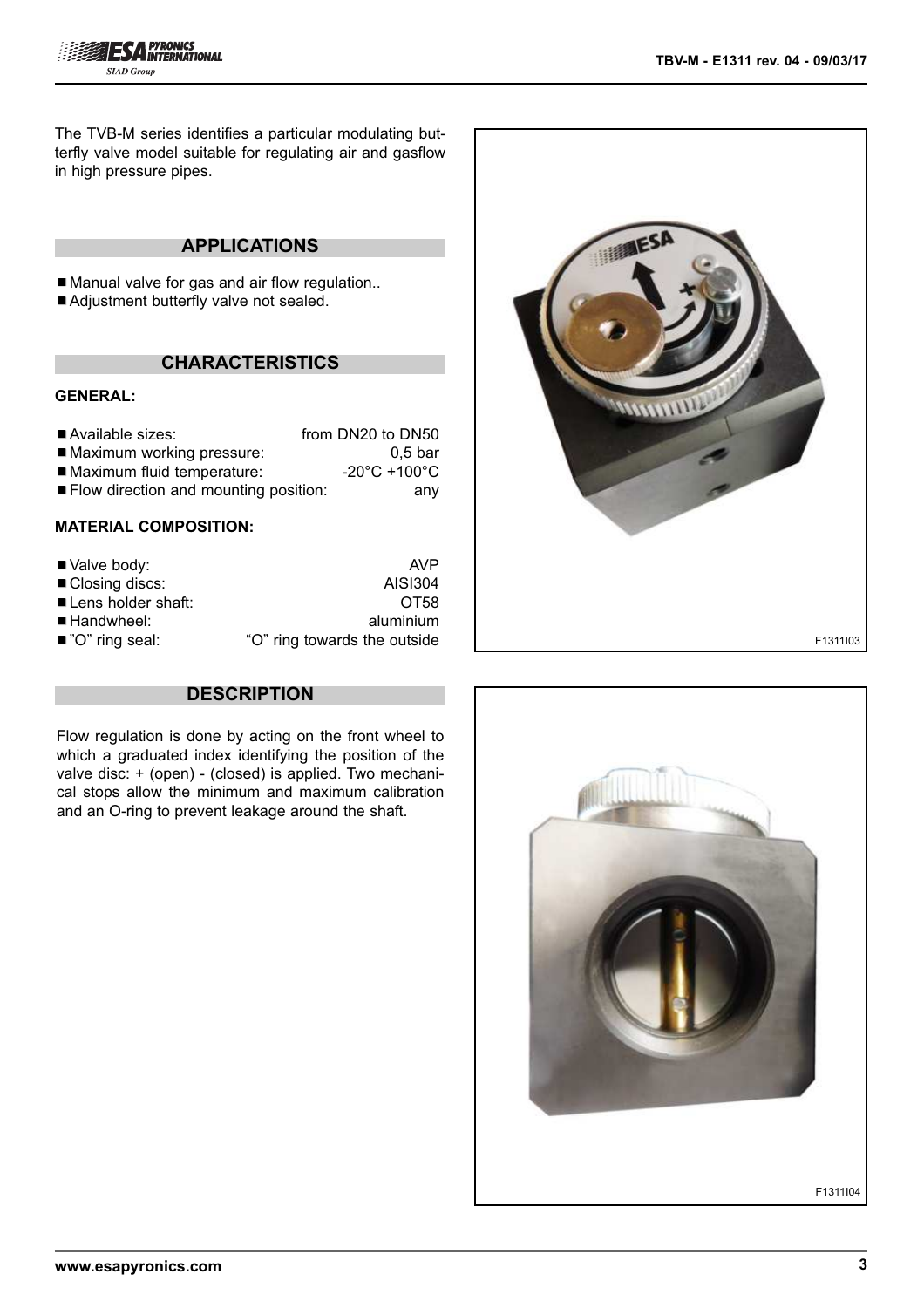

## **FLOWCHARTS**



Methane gas flow @ 20 °C P.S.= 0,6 [Nm<sup>3</sup>/h]

G1311I01



G1311I02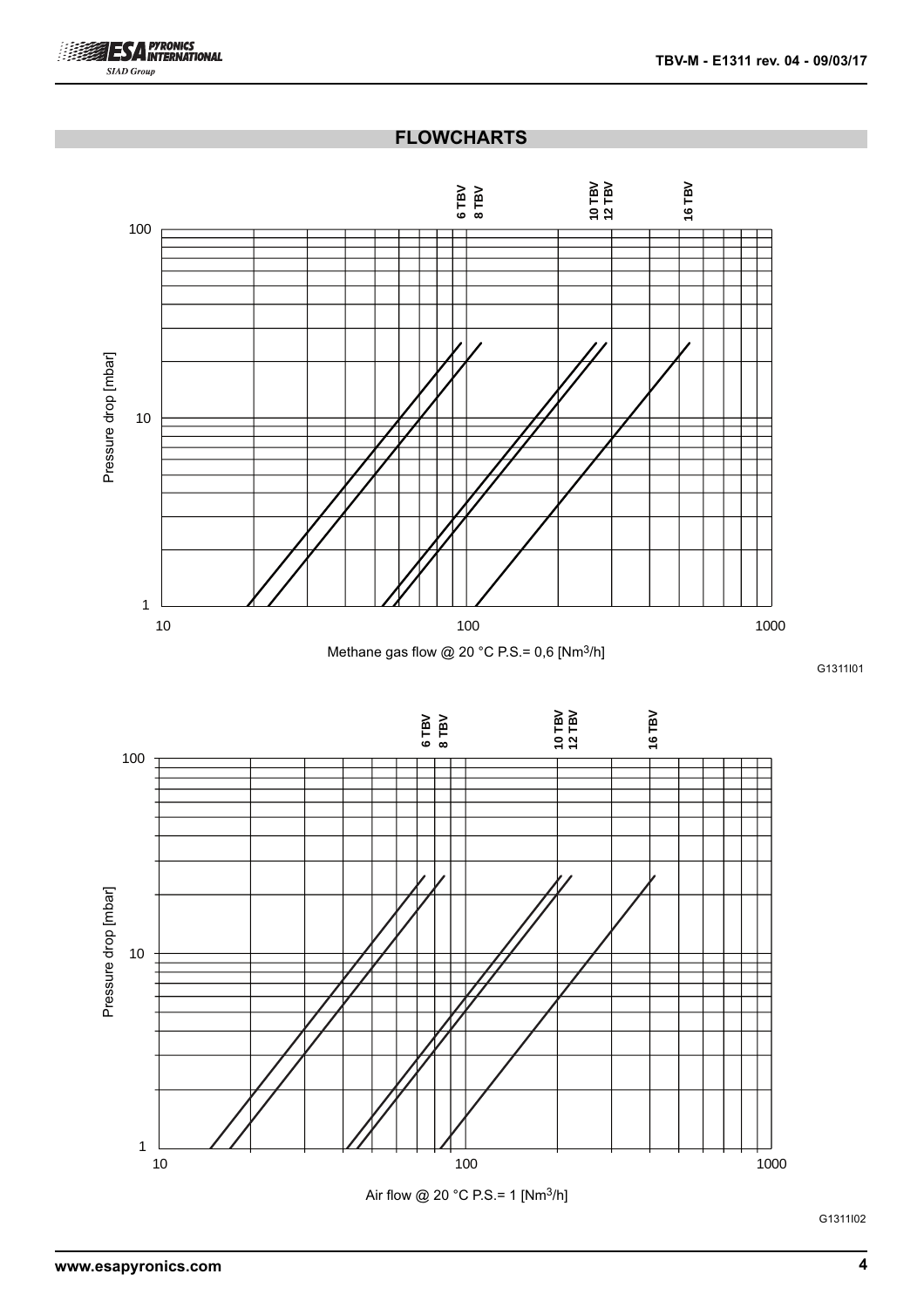

## **WARNINGS**

■ Make sure the operating pressure and the fluid temperature are below the maximum permissible.

■ Check the correct installation of the valve before starting the flow in the pipeline.

 $\blacksquare$  If the valve is malfunctioning, follow the directions in

this manual in the "MAINTENANCE" chapter or contact ESA-PYRONICS.

■ Any modification or repair by third parties may compromise the safety of the application and automatically invalidate the general warranty terms.

### **INSTALLATION**

Arrange the throttle valve in such a condition that it is not exposed to direct irradiation from heat sources, or combustion products, liquids, solvents or corrosive gases

**1 -** Check that the line pressure is below the maximum operating pressure allowed.

**2 -** The valve can be installed in any position.

**3 -** Ensure that no foreign body has entered the valve before performing the assembly, if necessary blow it with compressed air.

**4 -** Check the correct alignment of the connecting pipes. Observe a distance from the walls allowing for free movement of the air and the correct movement of the lever.

**5 -** Make sure that the threads conform to those of the valve to be installed (**pos 1**) in accordance with UNI ISO 7/1.

**6-** Use seal seals or the like on the male thread threads (**pos. 2**).



#### **REGULATION**

TBV-M series throttle flow regulation is performed by acting on the front wheel to which a graduated index identifying the position of the valve disc: **+** (open) **-** (closed) is applied.

Two mechanical stops allow the minimum and maximum

calibration and an O-ring seal prevents leakage around the shaft.

Rotating the handwheel counterclockwise, the valve opens; Turning it clockwise, the valve closes.

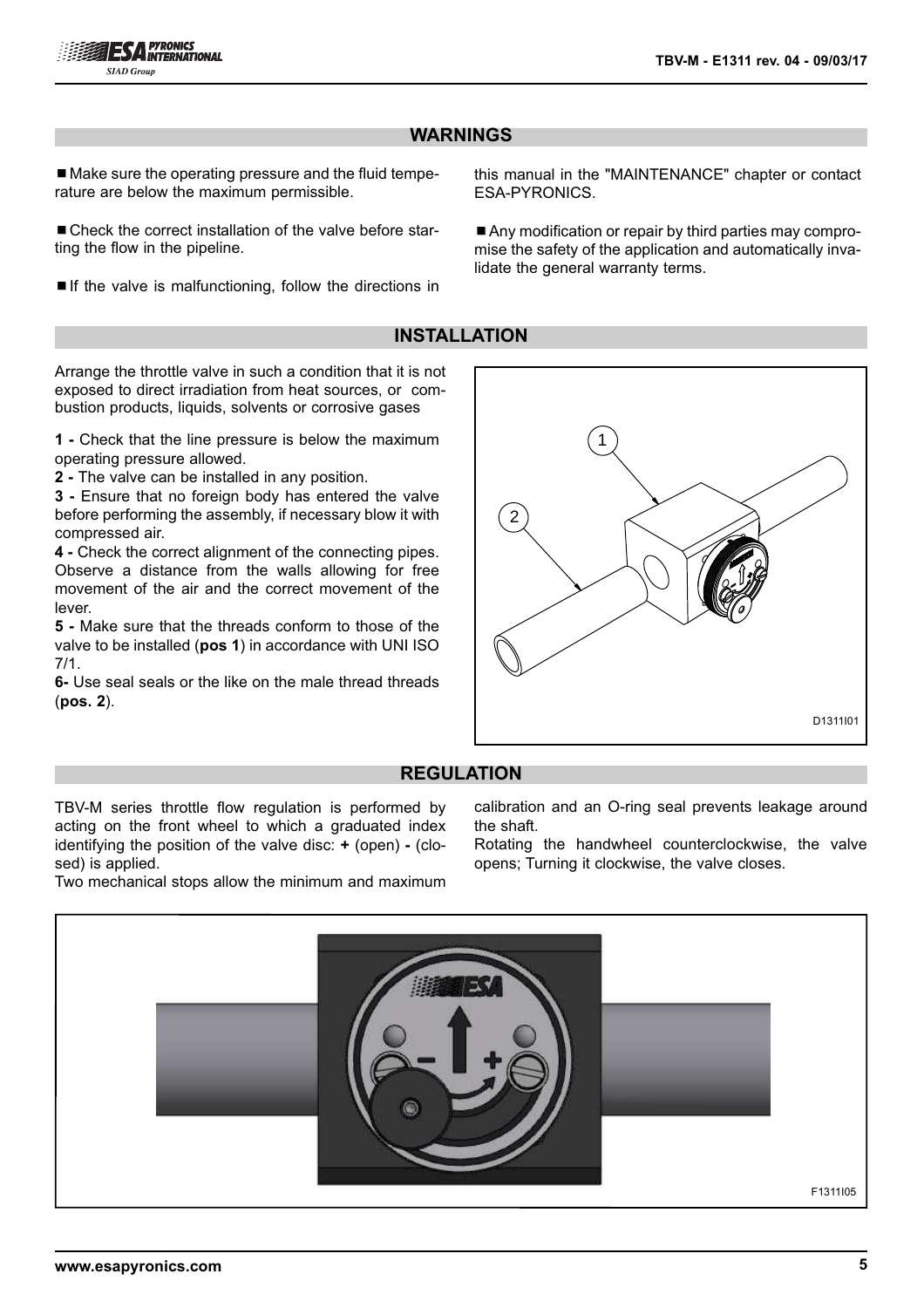## **GENERAL MAINTENANCE PLAN**

Maintenance and installation must be carried out by qualified personnel, in accordance with the applicable regulations, always performing a thread tightness test.

| <b>Operation</b>                   | <b>Type</b><br>$(*)$ | <b>Advised time</b> | <b>Notes</b>                                           |
|------------------------------------|----------------------|---------------------|--------------------------------------------------------|
| <b>Thread integrity</b>            | O                    | annual              | Check that there is no leakage to the outside          |
| <b>Butterfly valve maintenance</b> | S                    | annual              | Check valve status and correct opening and<br>closing. |

NOTES:

Key:  $O =$  ordinary  $/ \mathsf{E} =$  extraordinary

(\*) It is recommended to replace the gaskets after each valve disassembly operation.

### **ORDINARY MAINTENANCE**

For proper maintenance of TBV-M valves, follow the f instructions carefully. Before operating with the system running, make sure the process and operator safety is not compromised, and if necessary, perform the checks at the plant switched off

#### **INTEGRITY CHECK**

■ The integrity of the threads can be checked visually. If necessary, use liquid leak detectors.

## **EXTRAORDINARY MAINTENANCE**

For proper maintenance of the TBV-M valves, carefully follow the instructions below with the system switched off.

#### **MAINTENANCE OF THE BUTTERFLY VALVE**

**1** - Unscrew and remove the valve from the pipe and check the status of the internal components.

**2** - Clean the inside of the valve body and the butterfly

assembly with a clean cloth and compressed air. Do not use tools that could damage the internal parts.

- **3**  Check that the valve moves without friction.
- **4**  Reinstall the valve in its seat according to the steps in the "INSTALLATION" section.

**5** - Finally check that the valve moves freely without hindrance.